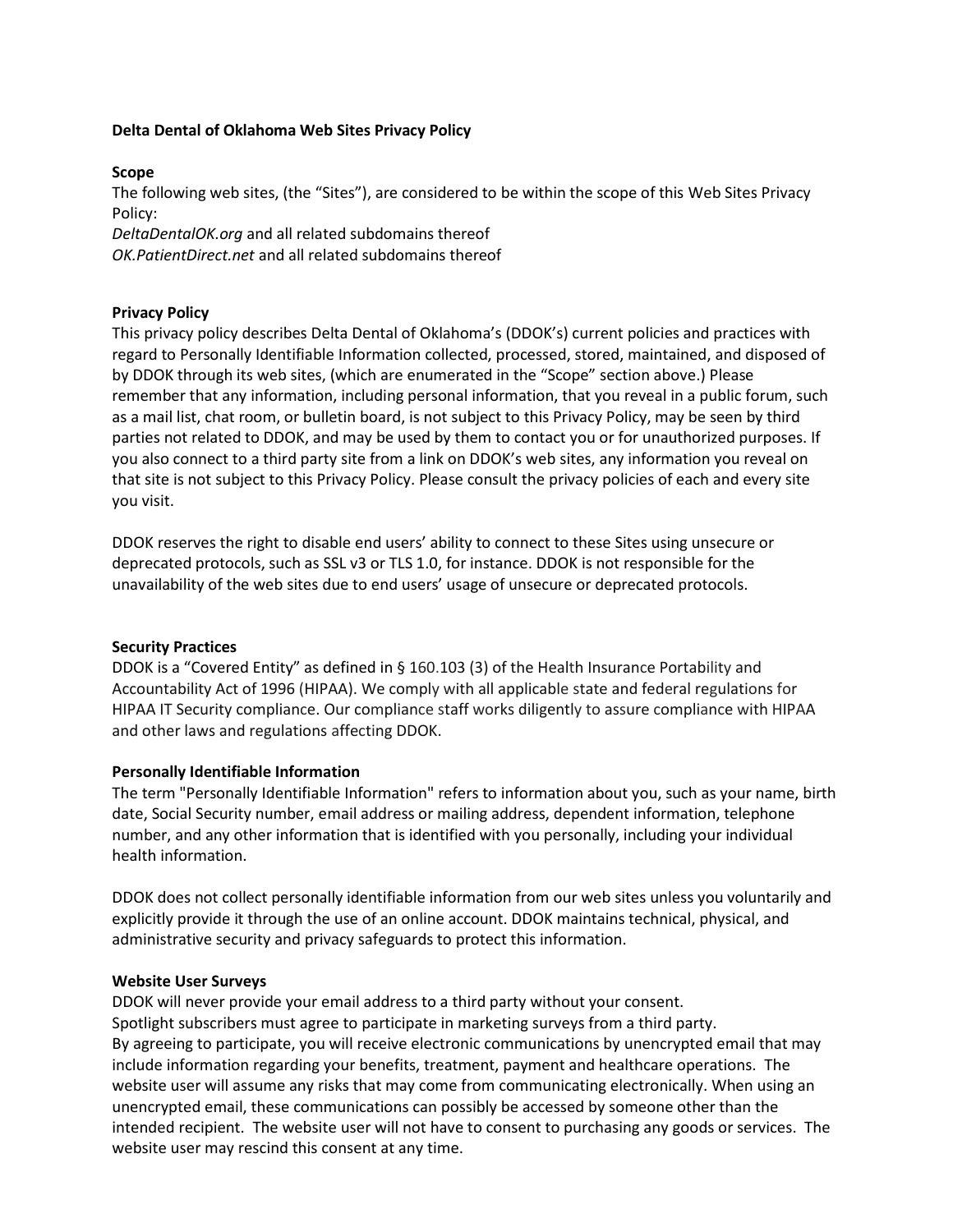## **Registration**

You may browse our web sites without any registration process. However, interactive sections require a User ID, password, and a valid email address. Unauthorized access to interactive sections is strictly prohibited. Our registration process requires you to give us unique identifying information. We use this information to verify that only registered users are accessing our sections containing confidential information. This registration process is specific to our members, dentists, clients, and brokers, and not all information is made available to all types of registrants.

## **User ID, Passwords, and E-mail Addresses**

User IDs and passwords are considered confidential. If you suspect unauthorized use of your User ID and password, notify us immediately so we may deactivate them. You agree that you are responsible for maintaining the confidentiality of your user name and password and you are responsible for all uses of your user name and password. You may not share your password with or transfer your password to any third party.

# **How to access or correct your personally identifiable information**

DDOK maintains a process for Oklahoma individual consumers who are enrolled in Delta Dental Patient Direct, Delta Dental PPO, and Delta Dental PPO-Point of Service, whereby the consumer may visit DDOK's commercial web site to review and request changes to his or her personally identifiable information that is collected through its web site. A member user ID and password is required to access information. After logging in, the user may select "Update My Profile" from the menu and click "Update" to edit their personal information.

Individual consumers who are enrolled in a plan other than the plans listed above may request changes by sending a request in writing to DDOK at the address listed below.

# **Sharing of information**

DDOK does not sell or rent your information. DDOK will share your Personally Identifiable Information with certain third-party vendors to conduct certain functions of our business and to provide you with services and products. Categories of services provided by these third- party vendors include: complying with valid legal requirements such as a law, regulation, search warrant, subpoena, or court order; or in special cases, such as physical threat to you or to others. Information may also be disclosed to DDOK vendors and suppliers where it is necessary to provide you with products and services related to the better operation and maintenance of "DDOK's web sites". DDOK will attempt to ensure that each of our suppliers or vendors do not utilize your Personally Identifiable Information for any purpose other than providing us or you with products or services, such as giving "leads" to certain geographically-related affiliates. However, this is not a guarantee that these entities will comply with these restrictions.

DDOK may share Personally Identifiable Information with persons or organizations within or outside of DDOK as required or permitted by law. To ensure DDOK is able to provide high quality services that are responsive to your needs, you agree that DDOK may have access to your online account and records as reasonably necessary to investigate complaints and to conduct the business of DDOK in providing services to you.

### **Cookies and anonymous technical information**

Our system may track or collect anonymous technical information such as browser types, operating systems, and search content so we may constantly improve our site.

DDOK may collect information about you and your use of our site through the utilization of "cookies" and other tracking methods. Cookies are small files transferred to a client computer's hard drive that allow us to know how often someone visits the site, and the activities these customers conduct while on our web site. This information assists us in generating more personalized web site content and advertising for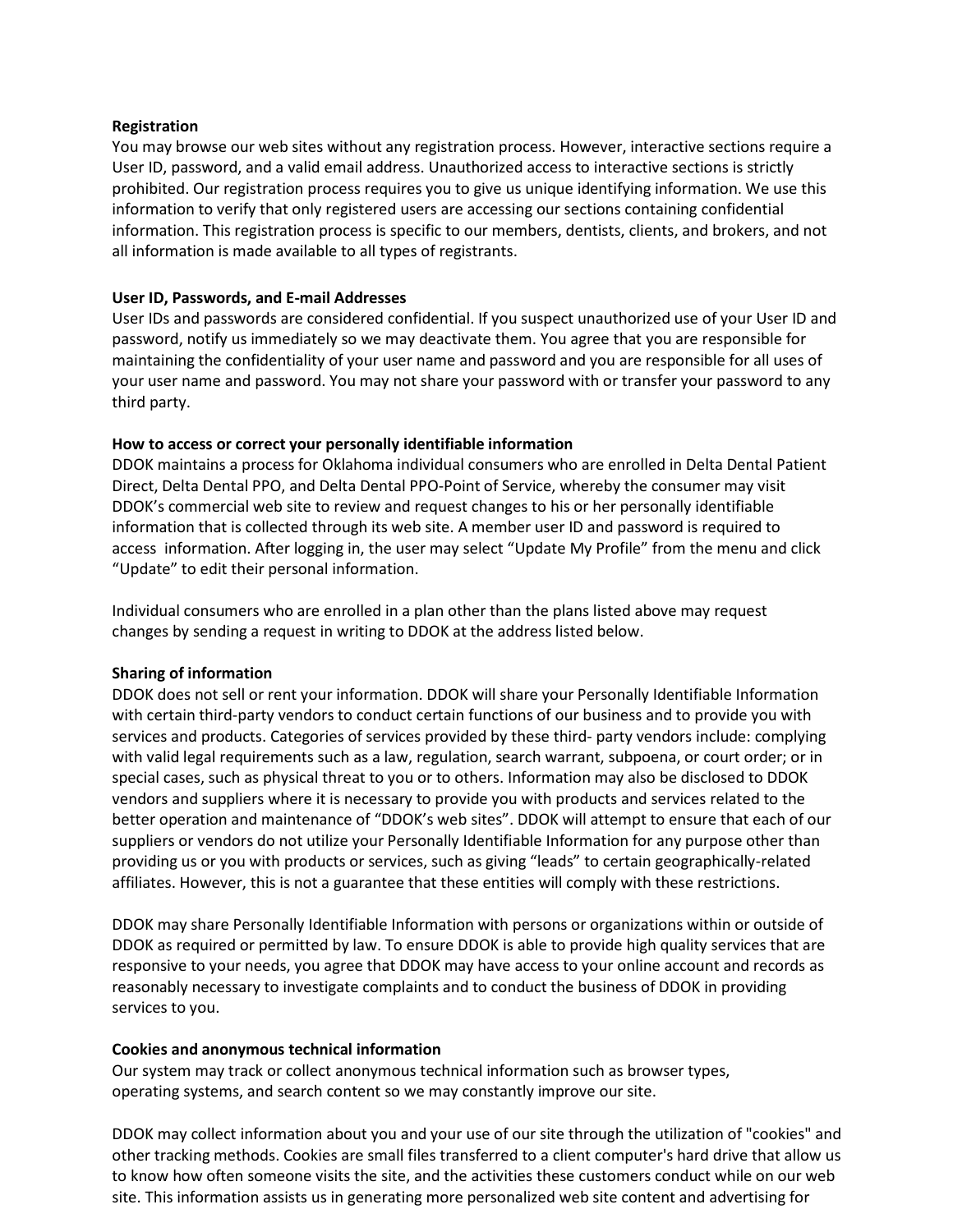your convenience and use. Some sponsors and advertisers who are linked with our site may also use these cookies when you select their advertisement. DDOK cannot control sponsors' and advertisers' use of cookies or how they manage the information gathered by these cookies and is not liable for third parties' use of cookies or other tracking methods.

## **Email policy (use of your email address)**

If you are an enrollee in one of our plans, we may use your email address to contact you with information about your plan or to send you information to which you have subscribed or requested from us. Email submissions over the internet may not be secure and are subject to the risk of interceptions, viewing, alteration, and copying by third parties. Please consider this fact before emailing any personal or confidential information.

If you are someone who does business with us, (e.g., a broker or dental professional in our network), or a potential customer, we may use your email address to contact you with information about our products and services and other important company news that is relevant to your future or current business relationship with us.

Remember, if you decide that you'd like to stop receiving email from us, you can "opt out" by following the instructions included in each email or newsletter.

If you have any problems with opting out or canceling your subscription, send an email t[o](mailto:%20CustomerService@DeltaDentalOK.or) [CustomerService@DeltaDentalOK.org,](mailto:%20CustomerService@DeltaDentalOK.or) indicate "opt-out" in the subject line, and describe the problem in the body of the message.

# **Children**

DDOK does not knowingly collect personal data from individuals who are not considered adults by age according to state law. DDOK does not intend to contract with children and requires web site users to be of legal age. If you are not an adult, please do not give us any Personally Identifiable Information. If you have reason to believe that a child has provided Personally Identifiable Information to Delta Dental, please contact us and we will attempt to delete that information from our databases.

### **Material Changes**

DDOK is continually improving and adding new functionality and features to its web sites and improving and adding to our existing products, services, and programs. Because of these ongoing changes, changes in the law, and the changing nature of technology, DDOK 's data practices will change from time to time. DDOK reserves the right, at its sole discretion, to change or discontinue, temporarily or permanently, its web sites at any time without notice. If a material change should occur in Delta Dental 's processes that will affect this Privacy Policy, DDOK will revise this policy and post the revised policy on DDOK's web sites.

### **Limitation of Liability**

DDOK specifically disclaims any liability, whether based in contract, tort, negligence, strict liability or otherwise, from any direct, indirect, incidental, consequential, or special damages arising out of or in any way connected with access to, use of, or reliance on the materials or that arise in connection with mistakes or omissions in, or delays in transmission of, information to or from the user, interruptions in telecommunications connections to the web sites or viruses that may infect your computer equipment or other property, whether caused in whole or in part by negligence, acts of God, telecommunications failure, theft or destruction of, or unauthorized access to its web sites or the materials therein.